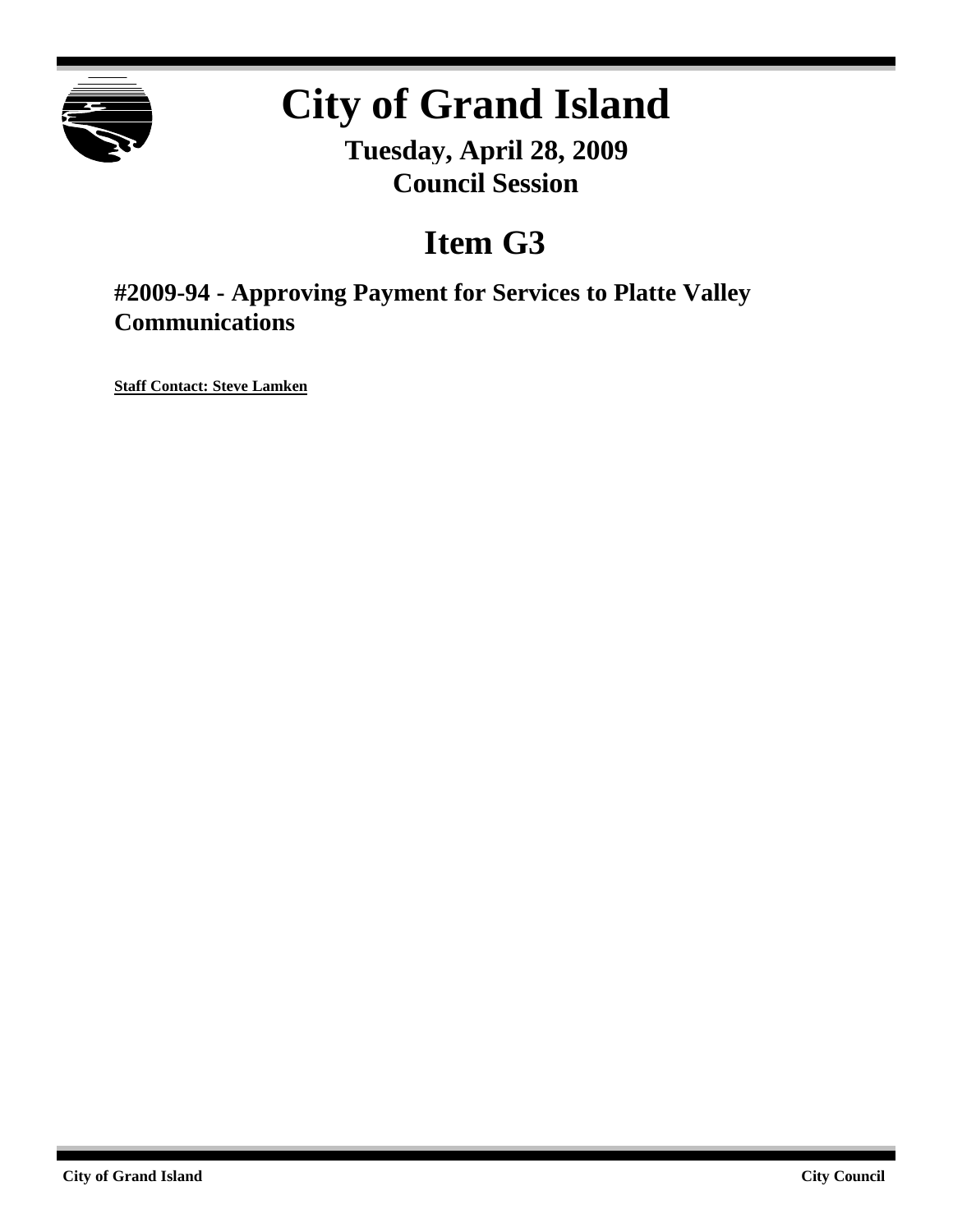# **Council Agenda Memo**

| <b>From:</b>    | Steven Lamken, Police Chief                                      |  |
|-----------------|------------------------------------------------------------------|--|
| <b>Meeting:</b> | April 28, 2009                                                   |  |
| Subject:        | Approving Payment for Services - Platte Valley<br>Communications |  |
| Item $#$ 's:    | $G-3$                                                            |  |
| $Presenter(s):$ | Steven Lamken, Police Chief                                      |  |

### **Background**

The Police Department has Platte Valley Communications change out equipment in our patrol fleet cars when we put new cars into service. We have arranged for a purchase order on each car to accompany the work in past years. Purchase orders did not accompany the work this year due to changes in personnel processing the work orders. The Police Department would like to pay Platte Valley Communications for the work they have performed on our behalf.

#### **Discussion**

The Police Department recently had the equipment switched out of six old patrol fleet vehicles and installed in six new vehicles. The work was performed by Platte Valley Communications. The scope of the work includes the removal and installation of the:

 Mobile computer system Mobile video system Mobile radar Radios and GPS system Emergency lights/sirens and controllers Security cage and gun lock systems.

The cost per unit can and does vary based upon the type of cars, equipment removed and installed and materials used. The costs this year for the six vehicle changeovers was:

 \$ 1584.24 1584.24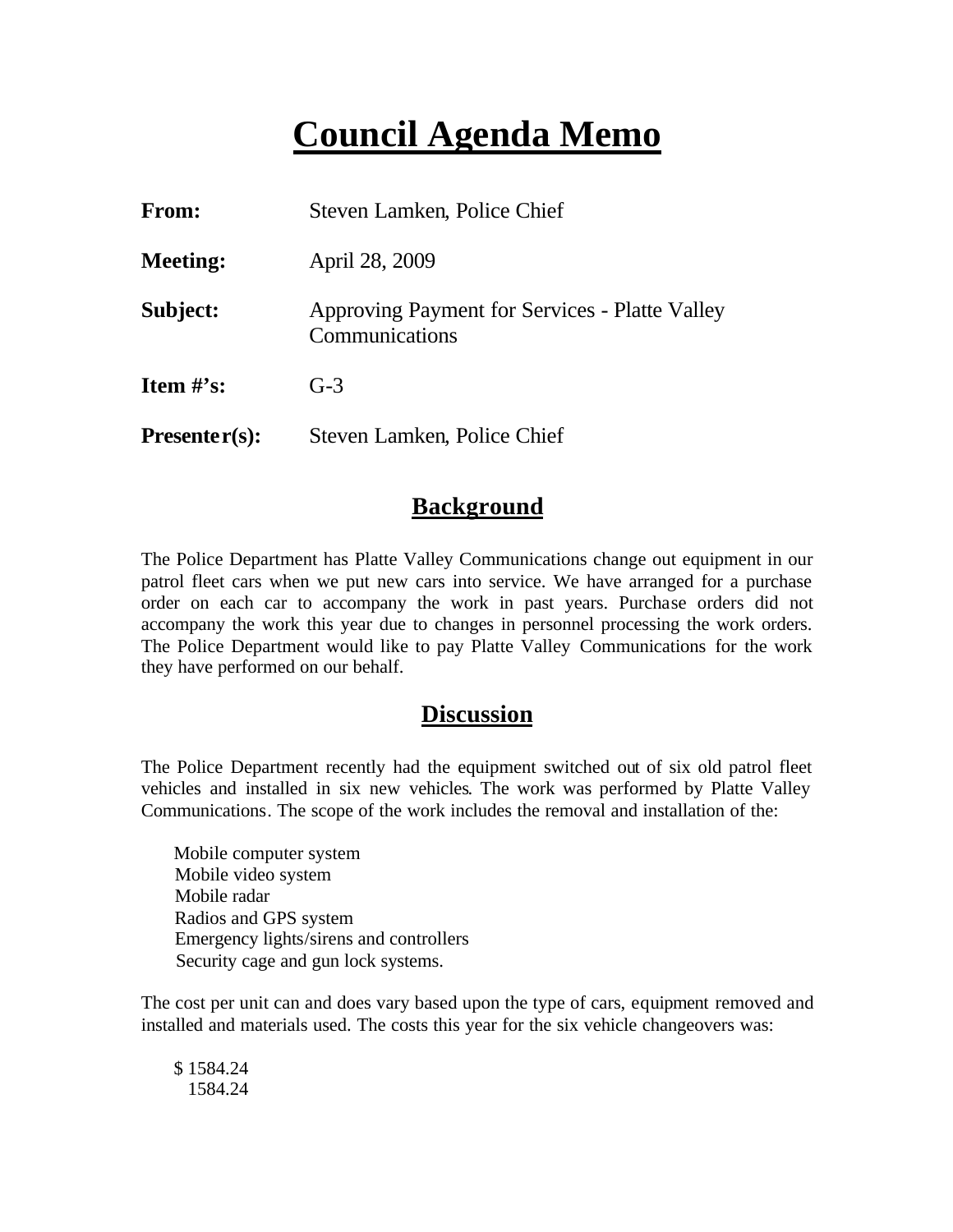| 1597.19<br>1984.50 |       |
|--------------------|-------|
| 1984.50            |       |
| 2035.35            |       |
|                    |       |
| \$10770.02         | Total |

Platte Valley Communications has performed this work for the Police Department several times in past years. In past years, a purchase order was prepared for the change over costs for each new vehicle when the work was done. Unfortunately, this was not done this year and the work was performed on the six cars without purchase orders being approved. The Police Department supervisor who manages the fleet was absent on medical leave and another supervisor who did the work misunderstood that the work could not be done under the open purchase order we have at Platte Valley due to the amount of the cost of the work. Platte Valley Communications had a different person doing the billing than from previous years and also did not know about the threshold limit for open purchase orders.

We respectfully request to pay Platte Valley Communications for the work they have performed.

### **Alternatives**

It appears that the Council has the following alternatives concerning the issue at hand. The Council may:

- 1. Approve the payment
- 2. Not pay for the work

# **Recommendation**

City Administration recommends that the Council approve the payment of \$10,770.02 for changing out Police Department vehicles equipment to Platte Valley Communications.

# **Sample Motion**

Move to approve the payment of \$10,770.02 for changing out Police Department vehicles equipment to Platte Valley Communications.